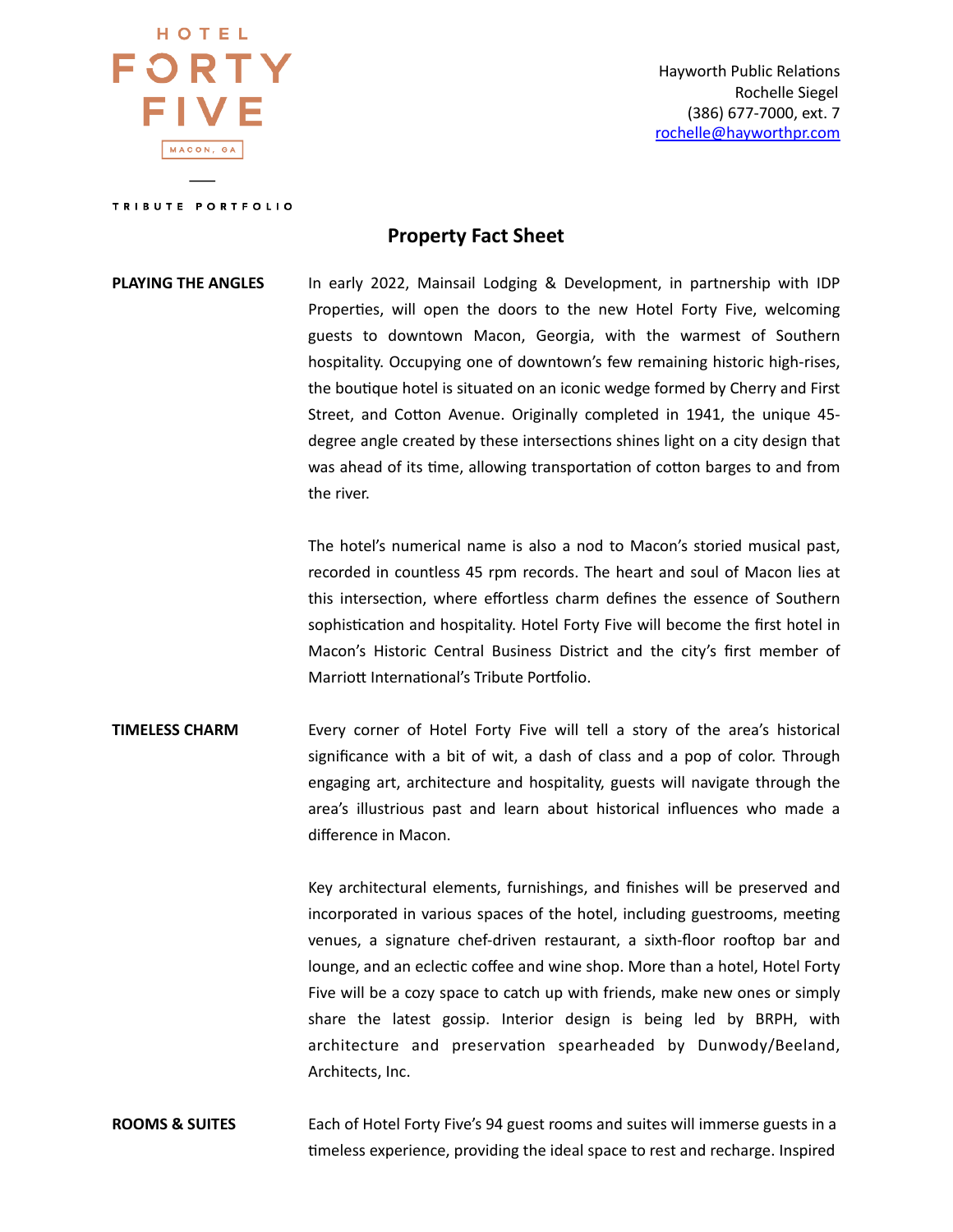by the building's historical past, vintage design elements, rich contrasting colors and copper metal accents are featured throughout to create a refined yet classic finish.

All accommodations will feature deluxe bedding, artisan cabinetry, and welllit workspaces, as well as tributes to the destination through artwork.

**MACON ME HUNGRY** Swing by anytime for a bite to eat or refreshing cocktail at any of Hotel Forty Five's unique dining venues.

> **Loom** – Located at street level, Loom shines light on the area's roots in the textile industry, weaving together great food and inviting atmosphere. Whether you are looking for a long lunch or a cozy spot to unwind for dinner, the hotel's signature restaurant is welcome to all.

Hightales Rooftop Bar – Guests and locals will gather to sit and sip awhile at Hightales, located on the hotel's sixth-floor rooftop. This intimate space is a haven of the true musical heritage of Macon and the perfect hangout for guests to share a story or two over elegantly crafted cocktails.

**Reckon Coffee & Wine Bar** – The eclectic vibe bringing in elements of the city outside through its artistic displays will make Reckon the perfect spot for a morning coffee or an evening glass of vino.

## **MEETING SPACE** Special events at Hotel Forty Five take place at the intersection of together and forever. The hotel's 1,544 square feet of indoor and outdoor function space will offer intimate areas for collaboration and larger venues for a special social event. Welcoming decor throughout the space will feature timeless treasures that emphasize the historical significance of the hotel's structure.

| <b>ACCESS BY CAR</b> | Located just 1.5 miles from I-75. |           |                        |  |
|----------------------|-----------------------------------|-----------|------------------------|--|
|                      | Atlanta                           | 85 miles  | $1\%$ hours            |  |
|                      | Savannah                          | 165 miles | 2 <sup>1/2</sup> hours |  |
|                      | Tallahassee                       | 189 miles | 3 <sup>1/2</sup> hours |  |